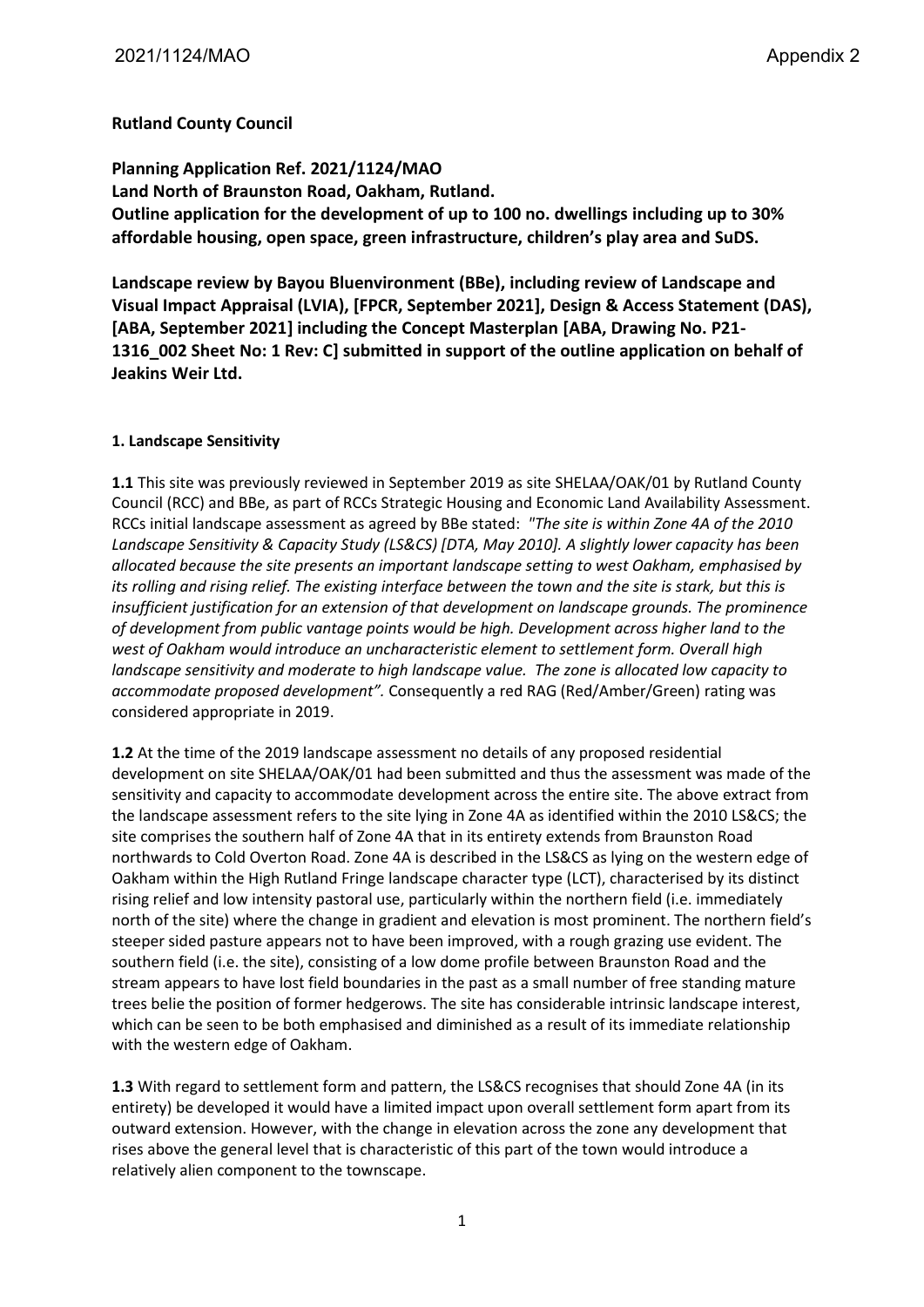**1.4** The LS&CS suggests that development within Zone 4A would be prominent in the landscape in views from lower stretches of Braunston Road and from elevated but intermittent views from Cold Overton Road. The northern section of the zone in particular could also be seen rising above the two storey development from within the housing estate on Oakham's western edge itself. The rising relief of the ground may mean that the upper reaches of the zone, if developed, could be visible from further vantage points within the town and from open land to its south, east and north. However, these are likely to be distant and of limited significance. The LS&CS also recognises that properties backing onto Zone 4A from the Glebe Way estate enjoy extensive private views across it which if developed, would be seriously diminished if not totally removed.

**1.5** The LS&CS recognises that mitigation measures may be appropriate to reduce adverse landscape and visual effects, such as further boundary woodland planting and hedgerow strengthening and management. Furthermore, it suggests that consideration could be given to the benefits of development across only the inner (eastern) half of the zone so as to minimise impacts of development on higher reaches which would be conspicuous and inconsistent with settlement character. In addition, the highest reaches of the zone on the slopes rising to meet Cold Overton Road to its northern edge should remain open to avoid conspicuous development. A 'green corridor' either side of the small stream that dissects the zone and which maintains its distinctive vegetated ribbon should also be retained. It is recognised in the LS&CS that detailed design would be of high importance in determining landscape and visual sensitivity and capacity given the characteristics and location of Zone 4A.

**1.6** The 2019 landscape assessment formed part of RCCs SHELAA that necessarily considered the merits of each site at that time. More recently planning permission has been granted by Rutland County Council for residential development of up to 62 dwellings on land immediately to the south of Braunston Road (Ref. 2020/1473/MAO) that was allocated in the draft Local Plan (that site formed the northern part of Zone 4B in the LS&CS and was reviewed by BBe in 2019 as site OAK/16; an initial Red RAG rating was re-assessed as Amber following further landscape review by BBe recognising in particular the flatter topography of the northern part of Zone 4B, gently rising east to west from 123m Above Ordnance Datum (AOD) to 135m AOD approximately, its well defined boundary hedges and trees, and Brooke Hill Wood to the south that combine to reduce its sensitivity to residential development).

**1.7** Residential development approved for that site to the south of Braunston Road will extend the town beyond current built limits (of the adjacent houses on Hanbury Close to the north of Braunston Road) on land gently rising to approximately 135m AOD. It is considered that this development reduces the sensitivity of the site to the north of Braunston Road to residential development that is confined to the more easterly, lower and flatter parts of the site up to the 135m AOD contour line and which avoids the characteristic steeper, rolling topography of the High Rutland Fringe LCA within which the site lies.

## **2. Proposed Development**

**2.1** In general it is considered that the proposed residential development as indicated on the Concept Masterplan represents an appropriate landscape-led scheme that considers the site's key sensitivities, constraints and opportunities (however, see paragraph 2.5 below). The illustrative layout on the masterplan shows that an appropriate new western edge to Oakham can be created in this location without resulting in overriding significant adverse landscape and visual effects.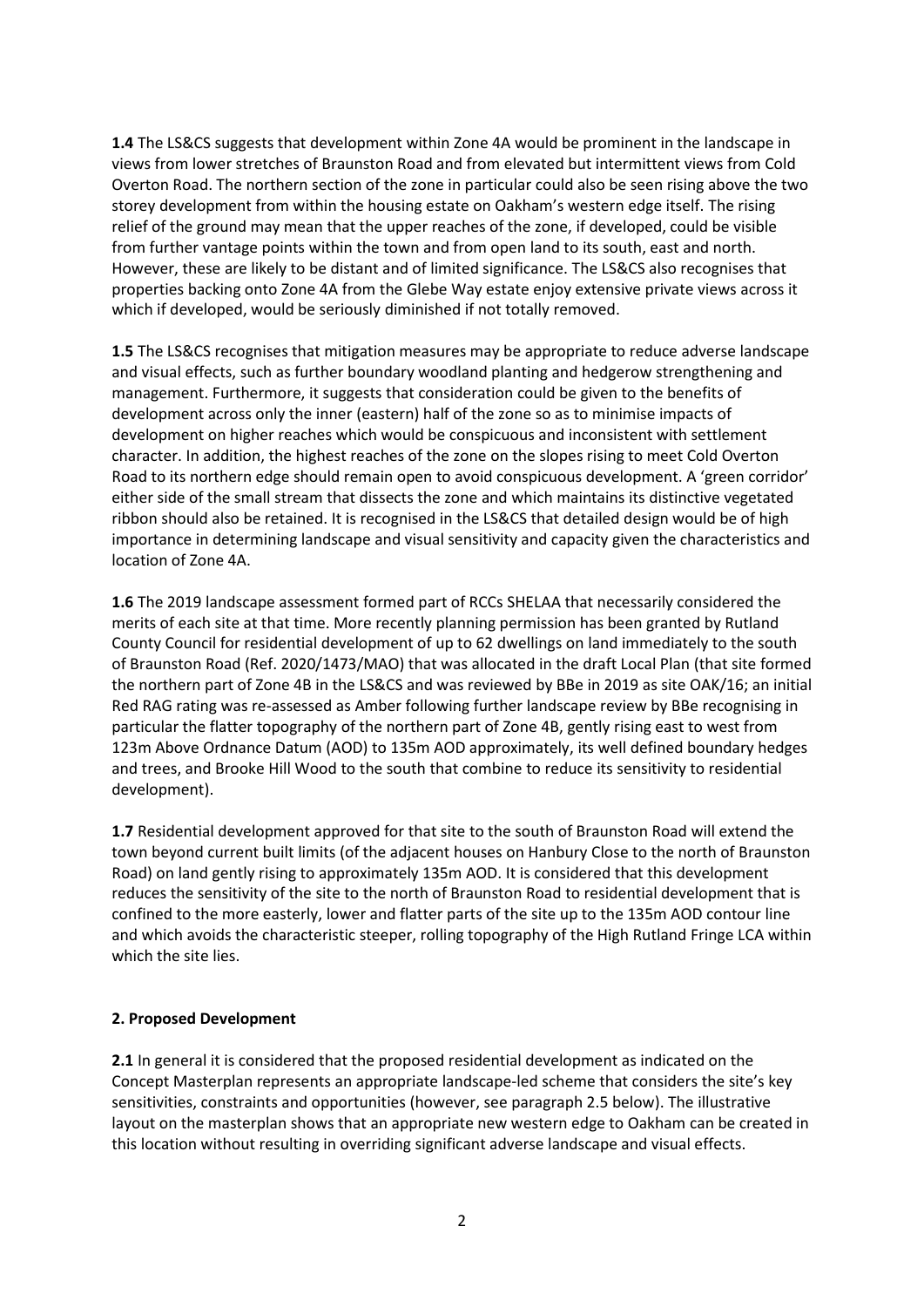**2.2** The DAS describes the key design elements incorporated into the scheme. Of specific relevance to landscape and visual concerns are proposals to:

- Limit the developable area to below the 135m contour line, setting-back new development from the western site boundary to avoid the higher ground, to create a softer development edge and a sensitive landscape transition from built form to the wider countryside beyond;
- Retain existing trees within the site and boundary hedgerows and hedgerow trees wherever possible;
- Incorporate new native boundary woodland and woodland edge planting to provide screening and to assimilate the development into the landscape;
- Reinstate an historic hedgeline linking mature trees within the site and separating the developable area to the east from areas of grassland / open space on higher ground within the site to the west;
- Dedicate a significant proportion of the site (approximately 60% of the total site area) to landscape, green infrastructure, open space, and habitat proposals related to the stream along the site's northern boundary and new wetland / attenuation areas;
- Set-back new development from existing housing close to the eastern site boundary;
- Set-back new development from the southern boundary with Braunston Road in keeping with the open roadside character to the east.

**2.3** The proposed development occupies a site area of 7.99 hectares (ha) in total and comprises residential development of up to 100 dwellings within an area of 3.03ha, achieving an average density of 33 dwellings per ha. The DAS suggests there may be differing densities across the site, with higher densities to the east and lower densities towards the peripheries of the site. It is considered that this may represent an over-development of the site with greater densities than exist to the east and as proposed to the south of Braunston Road; the approved scheme to the south (Ref. 2020/1473/MAO) comprises up to 62 dwellings on a site area of 3.38ha giving an average density of 19 dwellings per ha. Furthermore, by way of further comparison, the Jeakins Weir development at Spinney Hill, Uppingham Road, Oakham, comprises 96 dwellings on a site area of 3.2ha giving an average density of 30 dwellings per ha.

**2.4** Proposals to set-back development from existing site boundaries to the north, east and south, and to limit the developable area to below the 135m contour line, results in the proposed built development having to be squeezed into the central/eastern portion of the site. The footprint of buildings illustrated on the Concept Masterplan appear too small in comparison with the footprint of existing dwellings to the east (also shown on the masterplan). This also leads to comparatively smaller plot sizes.

**2.5** According to the DAS the height and massing of the proposed development will vary across the site; predominantly 2-storey but with occasional increasing height to 2.5 storeys. The DAS suggests that the variation in heights and massing accords to the nature of the public realm to be created and to aid legibility and provide articulation within the street scene. Whilst it is appreciated that a mixed size and tenure of units will ultimately be decided to meet local demand, the size and scale of development (and other features that will be the subject of detailed design) should fully take into consideration the site's key sensitivities, constraints and opportunities to ensure an appropriate landscape-led design. Existing and proposed residential development to the east and south comprises a mix of 2 storey housing and single storey bungalows; it is considered that this pattern of development would also be appropriate on the site, with careful consideration of where different heights of dwelling would be most appropriate to minimise adverse landscape and visual impacts in accordance with site topography, and in particular where 2.5 storey dwellings are unlikely to be acceptable. Consideration could also be given to innovative split-level design (for example executive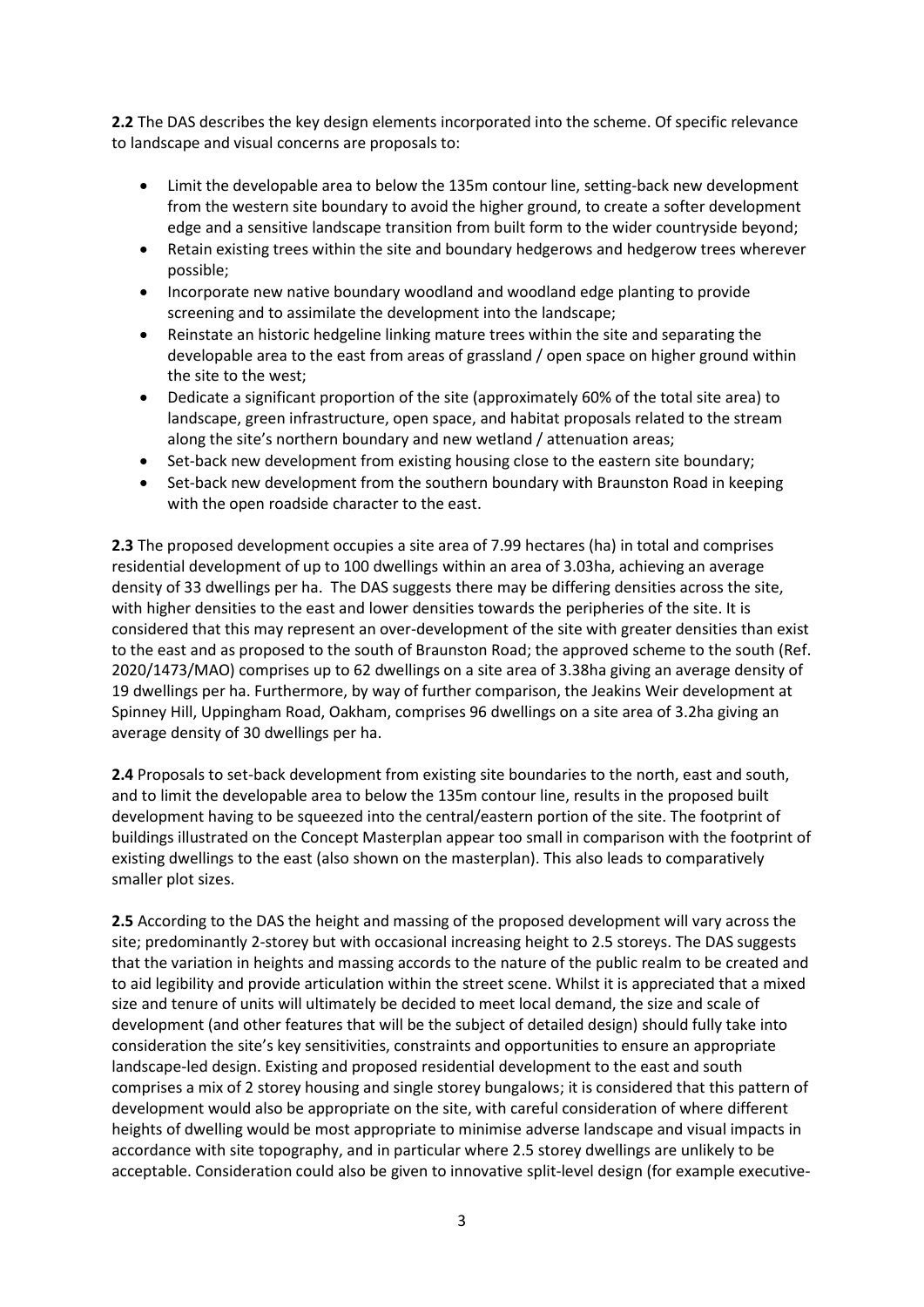type detached bungalows) within the higher parts of the site close to the 135m contour line to minimise landscape and visual impact whilst at the same time allowing elevated views out.

## **3. Landscape and Visual Effects**

**3.1** A site visit was undertaken on 29 November 2021 to view the site and its landscape and visual context. All the viewpoints within the LVIA were visited.

**3.2** The LVIA has been undertaken of the layout illustrated in the Concept Masterplan and with the assumption that development on the site will be predominantly 2 storeys to a maximum height of around 8.5m to ridge above ground level. However, as referred to above, some dwellings may be 2.5 storeys which may create further landscape and visual effects than as reported in the LVIA.

**3.3** The LVIA provides an accurate description of the existing baseline conditions of the site and its landscape and visual context in terms of landscape character and views. The site and its immediate landscape are assessed in the LVIA as of medium value and overall medium sensitivity which are considered appropriate. The visual baseline identifies a number of visual receptors around the site that could be affected by the proposed development, and the existing views from twenty viewpoints are accurately described. The LVIA recognises that existing properties to the east of the site with views across it are of high susceptibility to change and overall high/medium sensitivity to the type of development proposed. More filtered views from properties further away from the site, such as on Glebe Way, are of high/medium susceptibility to change and overall medium sensitivity to the type of development proposed. The LVIA also considers views from public rights of way to the south and west, the Woodland Trust site to the southeast, and from road users on Braunston Road and Cold Overton Road.

**3.4** The LVIA recognises that, in general, distant views towards the more elevated parts of the site are possible from vantage points in the wider landscape to the south, east and north. However, these views are distant and limited and where visible the site – predominantly above the 135m contour - is seen as a very minor element, beyond the existing properties and buildings. Importantly, providing any proposed development does not encroach beyond the 135m contour line, it will not be seen on the skyline or extending markedly up the High Rutland Fringe slopes from more distant viewpoints.

**3.5** The LVIA acknowledges that there will inevitably be adverse landscape and visual effects of new built development within open countryside on the edge of the town. However, a number of key features are incorporated into the scheme that are designed to minimise any potential landscape and visual effects, as outlined in paragraph 2.2 above. It is considered that, subject to detailed design, these measures should successfully assimilate the proposed new built development and establish an appropriate new landscape edge to this part of Oakham. Furthermore, it is considered that the proposed scheme will improve the current open and rather abrupt settlement edge and create a stronger, softer and more filtered 'green' access to Oakham on the Braunston Road approach from the west. Key characteristics of the High Rutland Fringe landscape character area that are important to the landscape setting of Oakham to the west, in particular its series of rounded ridges and valleys with occasionally steeply rising relief, pastoral land use with well-defined hedgerow boundaries, and small parcels of woodland and copses dotted throughout the landscape, will remain around the western side of Oakham following development of the site as proposed in the outline application.